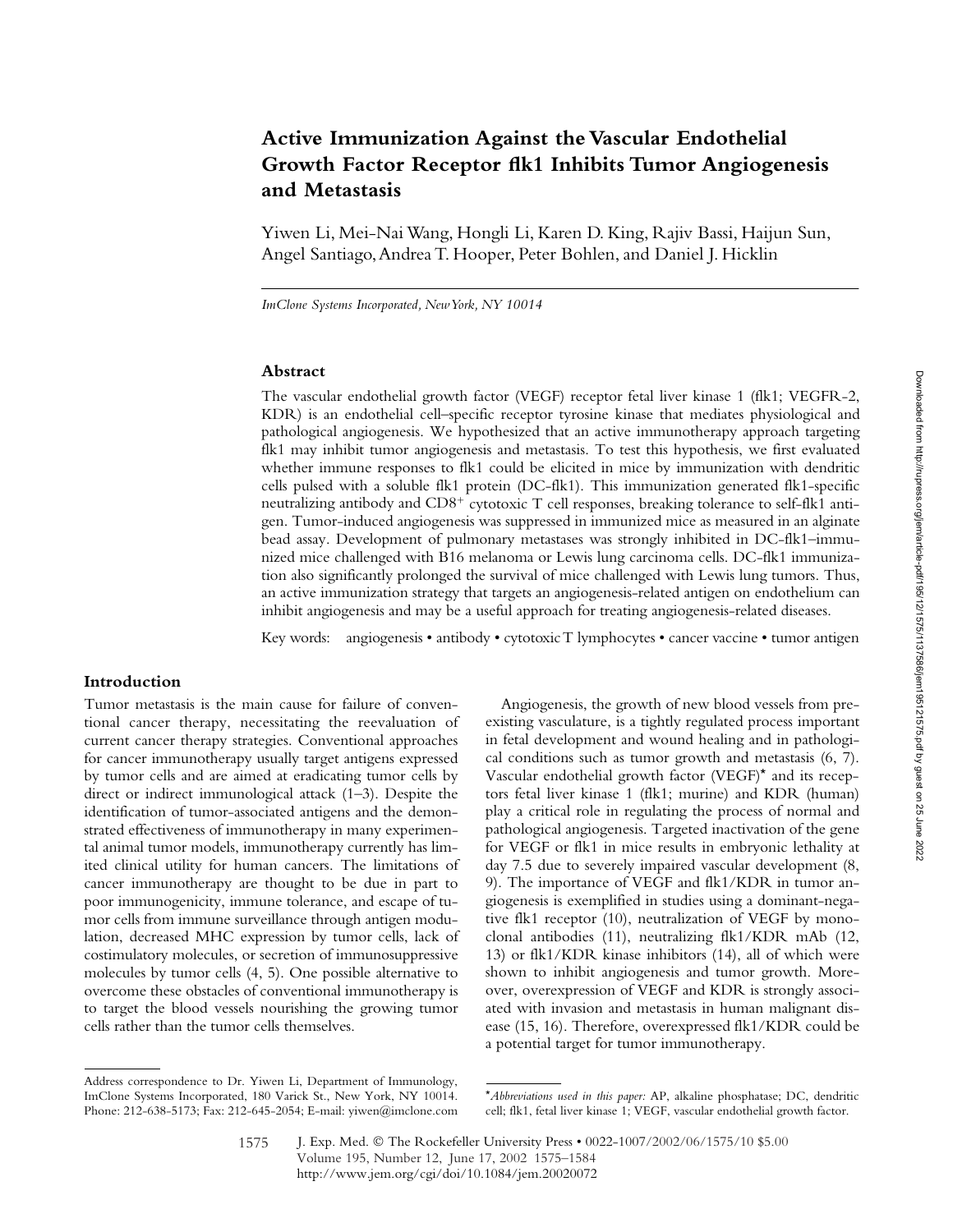We have hypothesized that a therapeutically effective immune response can be elicited that targets flk1 expressed on tumor blood vessels and thus, inhibit tumor angiogenesis and growth. To test this hypothesis, we used a dendritic cell (DC) immunization strategy, which has been successfully used in mice to overcome immune tolerance to other antigens (17). In this report, we demonstrate that immunization with DCs pulsed with soluble flk1 induces neutralizing antibody and CD8<sup>+</sup> cytotoxic T cell responses, suppresses tumor angiogenesis, and strongly inhibits the development of metastasis in two mouse models.

#### **Materials and Methods**

*Tumor Cell Lines.* Lewis lung carcinoma cell line D122–96 (H-2b) was provided by Dr. L. Eisenbach (Weizman Institute of Science, Rehovot, Israel). H5V endothelial cell line (H-2b), which expresses both flk1 and MHC class I, was provided by Dr. A. Vecchi (Istituto Mario Negri, Milan, Italy; reference 18). Mouse endothelial cell line bEND.3 (H-2d), which expresses flk1 (19), was obtained from Dr. T. Sato (University of Texas Southwestern Medical Center, Dallas, TX). Melanoma cell line B16  $(H-2^b)$ , EL4 lymphoma cell line  $(H-2^b)$ , and the NK-sensitive YAC-1 cell line were all purchased from American Type Culture Collection. The cell lines were maintained in DMEM media (Invitrogen) containing 10% FCS (HyClone Laboratories).

*Animals.* Female C57BL/6 mice, 6–8 wk of age, were purchased from Harlan Sprague Dawley, Inc. and housed under pathogen-free conditions.

*Soluble flk1-AP Protein.* Construction of the expression plasmid vector Aptag-flk1, which contains the cDNA corresponding to the extracellular domain of flk1 fused to alkaline phosphatase (AP), was described previously (20). Soluble flk1-AP protein was purified using an anti-AP affinity chromatography, followed by a size exclusion chromatography. It was then subjected to SDS-PAGE, and shown as a single band with molecular weight of  ${\sim}180$  $KD$  ( $>95\%$  purity). The purified protein could be recognized by a flk1-specific monoclonal antibody, DC101 in Western blot. The binding of flk1-AP to VEGF was examined by an ELISA, and the protein was found to be active. The purified protein was tested for endotoxin using the Pyrogent® plus Limulus Amebocyte Lysate assay kit (BioWhittaker). All protein preparations used in animal studies contained  $\leq$ 1.25 EU/ml of endotoxin.

*Recombinant flk1-His Protein.* The flk1 insert from the Aptagflk1 vector was subcloned into the plasmid pET28a vector with a polyhistidine-encoding sequence at the amino-terminal (BD Biosciences/CLONTECH Laboratories, Inc.). The construct was verified by automatic sequence analysis. The recombinant flk1- His protein was expressed in *Escherichia coli*, purified from inclusion bodies by preparative electrophoresis, and assessed for purity by SDS-PAGE and binding to VEGF by ELISA.

*DC Generation.* DCs were generated from the bone marrow as described with modifications (21). Briefly, C57BL/6 mice were killed and bone marrow harvested from tibia and femurs. Bone marrow cells were depleted of existing T cells, B cells, macrophages, and granulocytes by incubation with a cocktail of antibodies including anti-CD4 (GK1.5), anti-CD8 (2.43), anti-Ia (B21–2), anti-B220 (RA3–3A1/6.1), and anti-Gr-1 (RB6–8C5/1; all from BD PharMingen), for 30 min at  $4^{\circ}$ C and then with rabbit complement (Accurate Chemical) for additional 30 min at 37C. The remaining cells were cultured in 10% FCS supplemented RPMI 1640 in the presence of GM-CSF (20 ng/ml) and IL-4 (50 ng/ml; PeproTech) at  $37^{\circ}$ C, 5% CO<sub>2</sub>, for 9 d. Nonadherent cells were then harvested and confirmed to be mature DCs by their morphology and phenotypic profile (CD40<sup>+</sup>, CD81<sup>+</sup>,  $CD86^+$ , Ia<sup>+</sup>, and  $CD14^-$ ) on flow cytometric analysis.

*Antigen Pulsing of DCs and Immunization Protocol.* DCs were pulsed with antigen, as described previously (22). Briefly, DCs were washed twice in the serum-free medium AIM V (Invitrogen) and incubated with soluble flk1-AP protein or human AP (50  $\mu$ g/ml) in AIM V for 16 h. The cells were then washed twice in AIM V before use for vaccination. For immunization, mice were injected intravenously with  $5 \times 10^4$  flk1-AP-pulsed DCs, AP-pulsed DCs, or PBS (200  $\mu$ l) per mouse at 8–10 d intervals.

*CTL Culture and Assay.* Mice were immunized three times with DCs pulsed with flk1-AP (DC-flk1), DCs pulsed with AP (DC-AP), or PBS as described above. CTL response was assessed as described previously (23). Briefly, spleen cells were prepared from immunized mice (two mice per group) and restimulated with DCs pulsed with flk1-AP (at 100:1 effector/stimulator ratio) in a 24-well plate for 5 d in RPMI 1640 (Invitrogen) with 10% FCS. The CTL activity was tested in a 4-h <sup>51</sup>Cr release assay against a panel of target cells including flk1<sup>+</sup> H5V endothelial cells, flk1<sup>-</sup> D122-96 tumor cells, flk1-AP-pulsed DCs, AP-pulsed DCs, and NK-sensitive YAC-1 cells. The percentage cytotoxicity was calculated using the formula: (experimental release  $-$  spontaneous release)/(maximum release  $-$  spontaneous release)  $\times$  100.

*Detection of Antibody Response.* Mice were immunized three times with flk1-AP-pulsed DCs, AP-pulsed DCs, or PBS as described above. Blood samples were collected from mice before and 7 d after vaccinations. Anti-flk1 antibody in the sera was detected by ELISA. Briefly, a 96-well plate was incubated with 200 ng/well of flk1-His protein overnight at 4°C. After three washes with 0.1% Tween in PBS, 2% BSA was added to the plate and incubated at room temperature for 1 h. Diluted sera were then added to wells and incubated for 1 h. Wells were washed three times and then incubated with  $100 \mu l$  goat anti-mouse peroxidase for 1 h. Wells were washed three times and then incubated with 50  $\mu$ l of 3,3', 5,5'-tetra-methylbenzidine (TMB) substrate (Kirkegaard and Perry Lab, Inc.) for 15 min. The reaction was stopped by adding  $50 \mu l$  of 1 M phosphoric acid and wells read at 450 nm on a microtiter plate reader. For flk1-VEGF blocking assays, wells were coated with 100 ng of recombinant human VEGF<sub>165</sub> (provided by Dr. P. Kussie, ImClone) overnight at  $4^{\circ}$ C. Wells are blocked as described above and then incubated for 1 h at room temperature with 100 ng of flk-AP that had been preincubated for 2 h with various concentrations of sera from immunized mice. Wells were washed and incubated with p-nitrophenyl phosphate (PNPP; Sigma-Aldrich). Color was developed for 30 min at room temperature and was then read at 405 nm on a microtiter plate reader.

*Cell-based Ligand-binding Competition Experiments.* Cell-based ligand-binding assays were performed as described with modifications (24). Flk1-expressing bEND.3 cells (105 per well) were grown in 24-well plates in DMEM 10% FCS for 48 h. Cells were washed three times with binding buffer (DMEM with 0.1% BSA). Pooled immune sera from DC-flk1–immunized mice or from DC-AP–immunized mice and unlabeled recombinant human  $VEGF<sub>165</sub>$  were serially diluted in binding buffer as indicated. In a total volume of  $400 \mu l/well$ , cells were incubated with the samples for 4 h at  $4^{\circ}$ C. Cells were then washed with binding buffer and incubated with 10 nCi [125I]VEGF (Amersham Pharmacia Biotech) in  $400 \mu l$  binding buffer per well for 1 h. After incubation, cells were washed using cold PBS with 0.1% BSA. Cells were harvested by adding 200  $\mu$ l of 0.5 M NaOH. The ra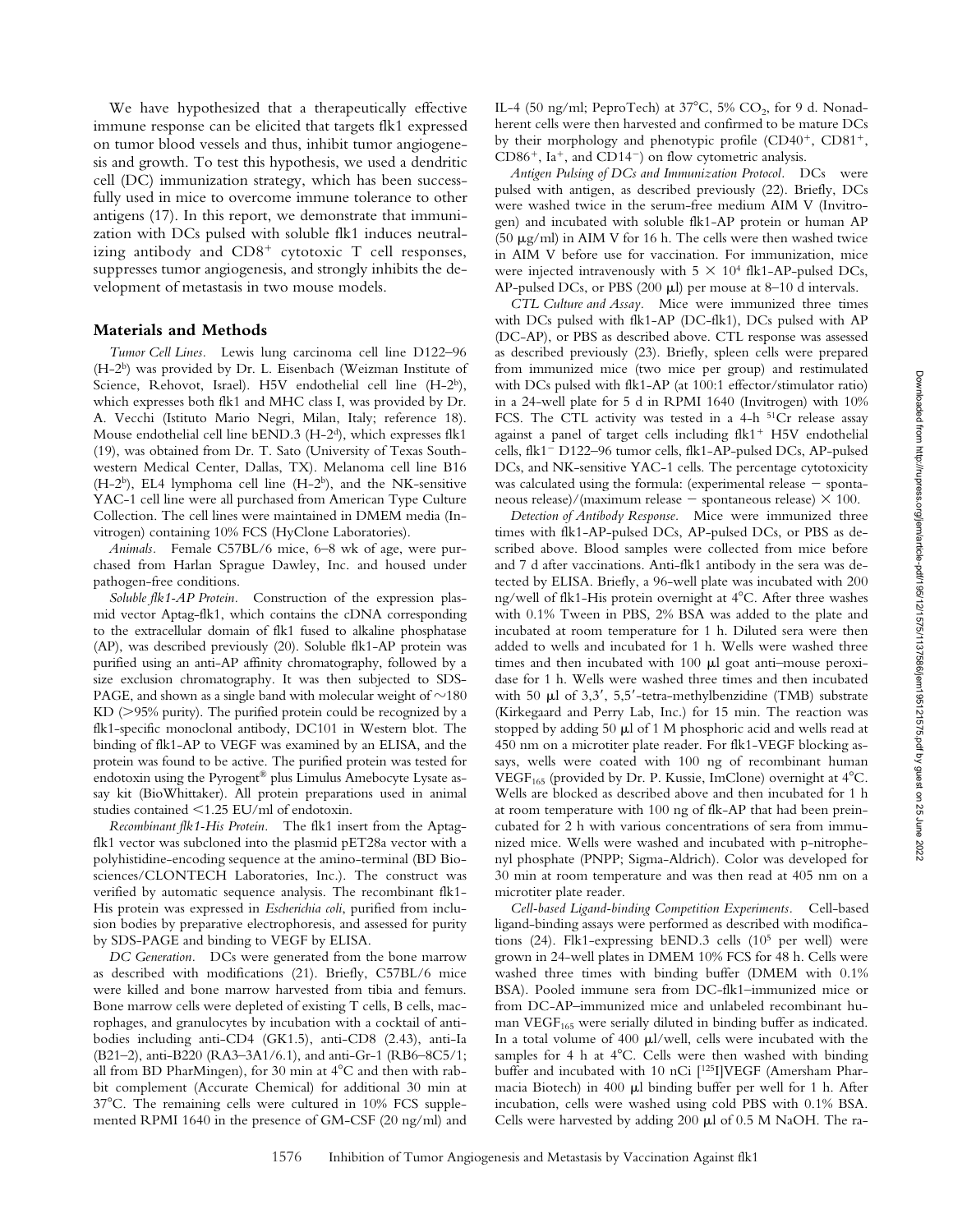dioactivity bound to the cells was determined in a Wizard 1470 gamma counter (PerkinElmer).

*Alginate In Vivo Angiogenesis Assay.* An alginate bead assay was designed to measure in vivo angiogenesis induced by tumor cells (25). Lewis lung tumor cells were suspended in a 1.5% solution of sodium alginate and added drop by drop into a swirling 37°C solution of 250 mM calcium chloride. Alginate beads were formed containing  $\sim$ 5  $\times$  10<sup>4</sup> tumor cells per bead. Mice were anesthetized and four beads implanted subcutaneously through an incision made on the dorsal side. Incisions were closed with surgical clips. After 12 d, mice were injected intravenously with 100  $\mu$ l of FITC-dextran solution (20 mg/ml). Animals were killed after 20 min, beads removed, and incubated overnight at room temperature in 1 ml of buffer (1 mM Tris-HCl, pH 8). The beads were ground briefly with a hand-held mixer and an additional 1 ml of buffer was added. Samples were then vortexed and centrifuged at 1,500 rpm for 5 min. Fluorescence of the sample supernatants was quantitated against a standard curve of FITC-dextran.

*B16 Metastasis Model.* Mice were immunized three times with flk1-AP–pulsed DCs, AP-pulsed DCs, or PBS as described above. 10 d after the last immunization, mice were injected intravenously with 106 B16 cells. Mice were killed based on the metastatic death in the control groups. Tumor load was assessed by counting the tumor nodules on the lung surface.

*Lewis Lung Metastasis Model.* Mice were immunized three times with flk1-AP–pulsed DCs, AP-pulsed DCs, or PBS as described above. 10 d after the last immunization, mice were challenged with an intrafootpad injection with  $2 \times 10^5$  of D122–96 tumor cells. When tumors reached  $\sim$ 5 mm in diameter, the tumor-bearing leg was surgically removed. Mice were killed based on the metastatic death in the control groups. Tumor load was assessed by counting the tumor nodules on the lung surface. In separate experiments, mice were monitored daily for survival.

*In Vivo T Cell Depletion Experiment.* 1 d before DC-flk1 immunization, mice received intraperitoneal injection of 0.5 mg of either anti-CD4 (GK1.5), or anti-CD8 (clone 116), or control rat IgG (Jackson ImmunoResearch Laboratories). To ensure complete depletion of respective T cell population, one mouse from each group was killed the next day and splenocytes were analyzed by FACS® after staining with FITC-conjugated anti-CD4 (L3T4) and PE-conjugated anti-CD8 (Ly2; BD PharMingen). The same depletion procedure was repeated every 2 wk to prevent recovery of depleted T cell populations. The mice were immunized three times with DCs pulsed with flk1-AP and then challenged with Lewis lung tumor as described in the Lewis lung metastasis model. Tumor load in the lungs were compared among the groups.

*Mouse Pregnancy Experiment.* To test whether flk1 immunization could affect mouse pregnancy by interfering with prenatal angiogenic process, female mice were immunized with DCs pulsed with flk1-AP or PBS as described above. In an additional control, another group of mice were treated with intraperitoneal injections of the anti-flk1 antibody  $DC101$  (800  $\mu$ g per injection, twice weekly for 30 d; reference 12). Mice were then mated with males and monitored daily for signs of pregnancy. Number of pups of each delivery was recorded. The pups were also carefully examined for signs of sickness and abnormality.

*Wound Healing Experiment.* 10 d after the last immunization with flk1-AP–pulsed DCs, a full thickness wound, including the panniculus carnous, was excised from the dorsum of each mouse. A 1.60-cm2 circular defect was outlined 2.0 cm from the nape of the animal's neck using a fine-tipped marking pen. The defect was created by elevating the skin and panniculus carnosus in the center of the outlined defect using forceps, followed by excision

of the outlined area using microdissecting scissors. Wound area was measured twice weekly. 15 d after this excision, mice were killed, and scar tissues were removed for histological examination.

*Histology.* Lung samples and scar tissues were fixed overnight in 10% zinc formalin at  $4^{\circ}$ C, embedded in paraffin, and sectioned at 5 µm onto saline-coated slides. Hematoxylin and eosin stain-



Figure 1. Flk1-specific neutralizing antibody induced by vaccination with DCs pulsed with soluble flk1 protein. (A) Mice were immunized three times with flk1-AP-pulsed DCs (DC-flk1), AP-pulsed DCs (DC-AP), or PBS. Postimmunization sera (1:100 dilution) were analyzed for antiflk1 antibody using ELISA in plates coated with flk1-His protein. Mice immunized with DC-flk1 exhibited significantly higher levels of anti-flk1 antibody compared with control groups. (B) Serially diluted sera from immunized mice were coincubated with soluble flk1-AP protein and then tested for binding to VEGF by ELISA. Results indicated that sera from DC-flk1–immunized mice blocked binding of VEGF to soluble flk1 receptor. (C) Serially diluted sera from immunized mice were incubated with flk1-expressing bEND.3 cells at 4°C for 4 h in a total volume of 0.4 ml. In parallel, the cells were incubated with a decreasing amount of unlabeled VEGF (serially diluted from a 400 ng/ml solution). After incubation, cells were washed and incubated with 10 nCi [125I]VEGF for 1 h at room temperature. The cells were washed and counted in a  $\gamma$  counter. Results suggested that sera from DC-flk1–immunized mice blocked binding of VEGF to flk1 expressed at the surface of endothelial cells.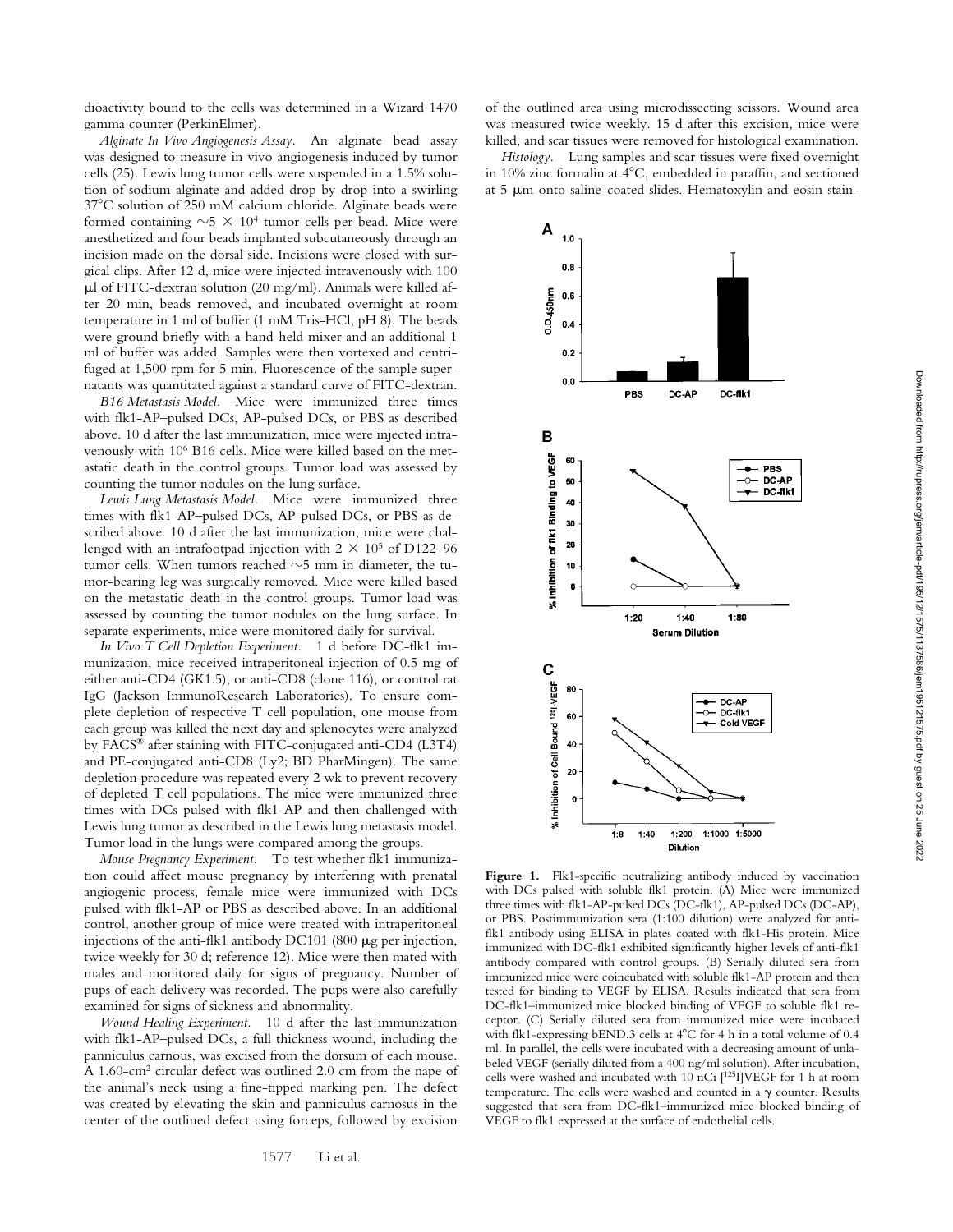

Figure 2. Flk1-specific CTL responses induced by vaccination with DC-flk1. (A) Mice were immunized three times with DC-flk1, DC-AP, or PBS. Splenocytes were harvested and restimulated in vitro with flk1- AP–pulsed DCs for 5 d. CTL activity against flk1<sup>+</sup> endothelial cells was assessed in a standard 51Cr release assay using H5V endothelial cell line as target. Higher CTL activity was detected in DC-flk1–immunized mice compared with DC-AP– immunized or PBS control mice.

(B) T cells cultured from DC-flk1–immunized mice were further analyzed for their antigen specificity in the <sup>51</sup>Cr release assay using the following targets: flk1-AP-pulsed DCs, AP-pulsed DCs, flk1-negative tumor cell lines Lewis lung (D122–96) and EL4, and YAC-1. Results indicated that CTLs induced in DC-flk1–immunized mice were specific to flk1 antigen and showed no cytotoxicity against flk1-negative tumor cell lines.

ing was performed. Scar tissues from the wound healing study were additionally stained with a Masson's trichrome kit (Richard Allen Scientific) according to manufacturer's instructions.

*Statistic Analysis.* All data including tumor counts and vessel measurement were analyzed using Student's *t* test with Sigma-Stat v.2.03.

# **Results**

*Immune Tolerance to Self-flk1 Antigen Can Be Broken by Immunization with DCs Pulsed with Soluble flk1.* C57BL/6 mice were immunized three times at 8–10 d intervals with DCs pulsed with soluble flk1-AP protein (DC-flk1), DCs pulsed with a control protein alkaline phosphatase (DC-AP), or with vehicle alone (PBS).

Sera were collected from immunized mice and tested for anti-flk1 antibody by ELISA in plates coated by flk1-His protein. A strong antibody response was generated in DCflk1 vaccinated mice (Fig. 1 A). In contrast, anti-flk1 antibody was detected in only 1 of 10 mice from DC-AP group and in none of the PBS group. Antibody titer was significantly higher in all mice vaccinated with DC-flk1 compared with prevaccination sera (data not shown). Notably, the immune sera from DC-flk1 group inhibited the binding of soluble flk1 receptor to VEGF by ELISA, whereas the immune sera from DC-AP or PBS groups did not show any signification inhibition (Fig. 1 B), demonstrating the presence of a neutralizing anti-flk1 antibody. The specificity and neutralizing activity of the anti-flk1 antibody was further evaluated in a  $[125]VEGF$  binding assay using flk1<sup>+</sup> bEND.3 cells (Fig. 1 C). Immune sera from DC-flk1 group strongly inhibited the binding of  $[125]$ ]VEGF to the native flk1 receptor on bEND.3 cells, compared with control sera from DC-AP group.

To analyze the cellular immune response in mice immunized with DC-flk1, splenocytes from the mice were harvested 10 d after the second boost immunization and further stimulated in vitro by cocultivation with flk1-AP– pulsed DCs for 14 d, followed by testing in a 4-h  $51Cr$  release assay for CTL activity against flk1-positive and flk1 negative targets. Splenocyte cultures from mice immunized

with DC-flk1 showed a significantly higher level of CTL activity against the flk1-positive endothelial cell line H5V, compared with DC-AP or PBS groups (Fig. 2 A). To determine whether this CTL response was specific for flk1, T cells from the DC-flk1 group were also tested against flk1- AP-pulsed DCs, and AP-pulsed DCs as targets. Only the DC-flk1-AP but not the DC-AP target cells were lysed by these T cells, indicating the specificity for flk1 antigen (Fig. 2 B). Moreover, these T cells did not lyse Lewis lung carcinoma or EL-4 lymphoma tumor cells, or the NK-sensitive YAC-1 cell line. These results demonstrate that both flk1 specific humoral and cellular immune responses can be induced in mice by immunization with DC-flk1.

DC-flk1–immunized mice appeared generally healthy, gained normal weight, and no gross toxicity was observed. However, breeding experiments revealed a striking effect of DC-flk1 immunization on pregnant female mice. Female mice were immunized on days 0, 10, and 20 and mated with nonimmunized male mice 10 d after the final immunization. Only 20% of DC-flk1–immunized mice became pregnant, compared with a 70% pregnancy rate in the control group. Moreover, the mean litter size was significantly smaller in the DC-flk1 group (2 vs. 6) compared with the PBS control group (Table I). The small number of

**Table I.** *Inhibition of Female Reproductive Function After Vaccination with DC-flk1*

| Treatment <sup>a</sup> | No. of pregnancies Mean litter no. |                                                                                                                                                                 |
|------------------------|------------------------------------|-----------------------------------------------------------------------------------------------------------------------------------------------------------------|
| PBS                    | 7/10                               |                                                                                                                                                                 |
| DC-flk1 immunization   | 2/10                               | $\mathcal{D}_{\mathcal{A}}^{\mathcal{A}}(\mathcal{A})=\mathcal{D}_{\mathcal{A}}^{\mathcal{A}}(\mathcal{A})\mathcal{D}_{\mathcal{A}}^{\mathcal{A}}(\mathcal{A})$ |
| DC101 treatment        | 3/10                               | 3                                                                                                                                                               |
|                        |                                    |                                                                                                                                                                 |

a Female mice were immunized with flk1-AP–pulsed DCs or vehicle alone as described above. In an additional control group, mice were treated with intraperitoneal injections of the anti-flk1 antibody DC101 (800  $\mu$ g per injection, twice weekly for 30 d) as a control. Mice were then mated with males and monitored daily for signs of pregnancy. Number of pups of each delivery was also recorded.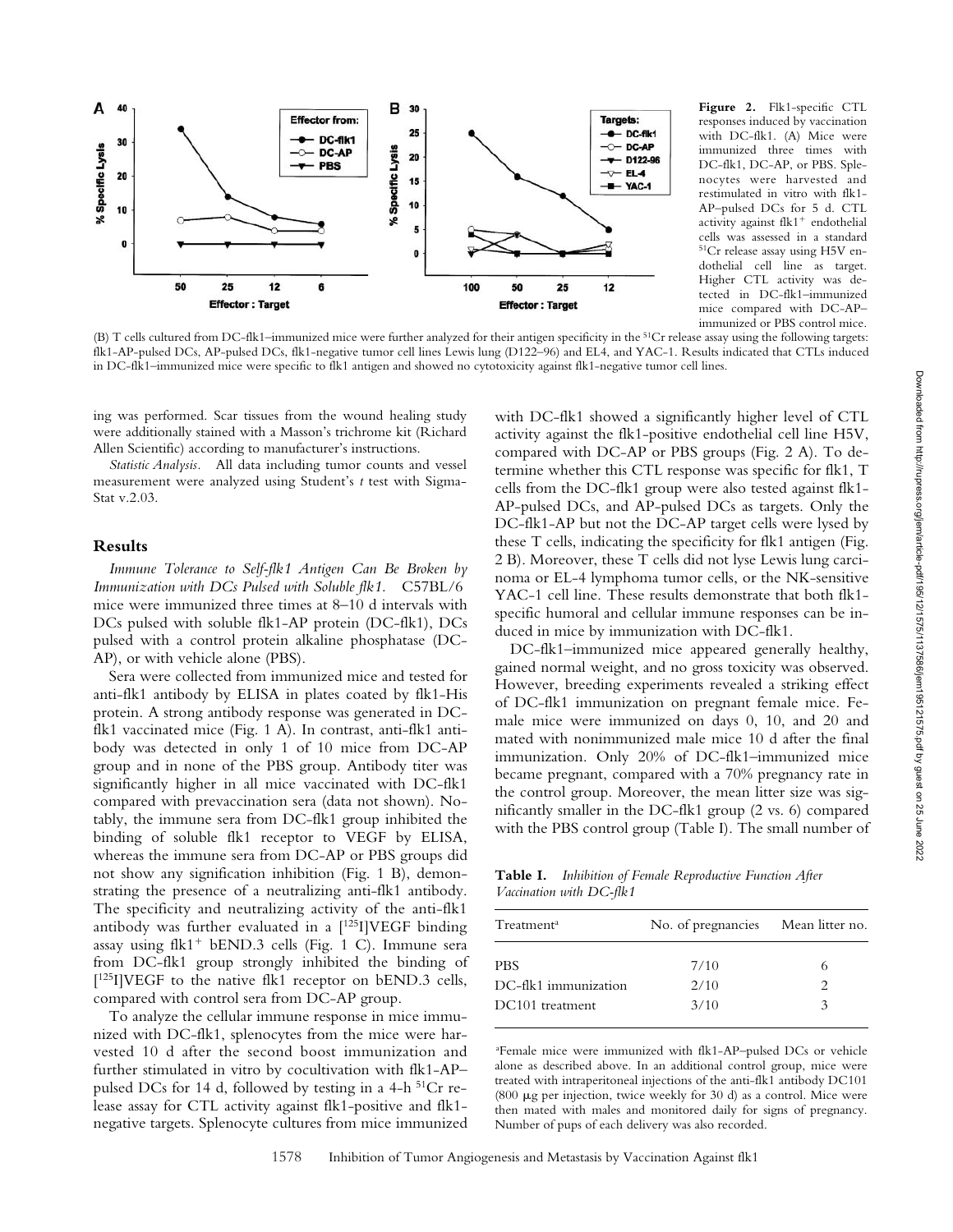

**Figure 3.** DC-flk1 vaccination inhibits tumor-induced angiogenesis. Mice were immunized three times with DC-flk1, or DC-AP. Alginate beads containing  $5 \times 10^4$ Lewis lung tumor cells were then implanted subcutaneously into the mice. 12 d later, mice were injected intravenously with FITC-dextran. Beads were then surgically removed and FITC-dextran quantitated. Mean  $\pm$  SE of  $n = 12$  mice/group. In a negative control, beads containing no tumor cells (blank) were implanted in naive mice. On the right panel, pictures of representative samples of beads from each group were shown.

pups from the DC-flk1–immunized mice were either stillborn or died within 10 d after birth and were found to have massive hemorrhage in all organs. Similar results were observed in a group of female mice treated with the neutralizing anti-flk1 monoclonal antibody DC101 (12). These data indicate an inhibitory effect of DC-flk1 immunization on fetal development.

*Inhibition of Tumor Angiogenesis In Vivo by DC-flk1 Vaccination.* To determine whether the anti-flk1 immune responses could inhibit tumor-induced angiogenesis, we conducted an in vivo angiogenesis assay using alginate beads. Lewis lung tumor cells encapsulated alginate beads were implanted subcutaneously in DC-flk1–vaccinated mice. Growth factors produced by the encapsulated tumor cells induced vascularization of the beads, which was then measured by uptake of FITC-dextran. Beads removed from control mice after 12 d were extensively vascularized whereas beads from DC-flk1–immunized mice were essentially avascular (Fig. 3). Quantitative analysis of tumor cell–induced vascularization decreased by 65% in mice vaccinated with DC-flk1 compared with DC-AP group  $(P < 0.01)$ .



1579 Li et al.

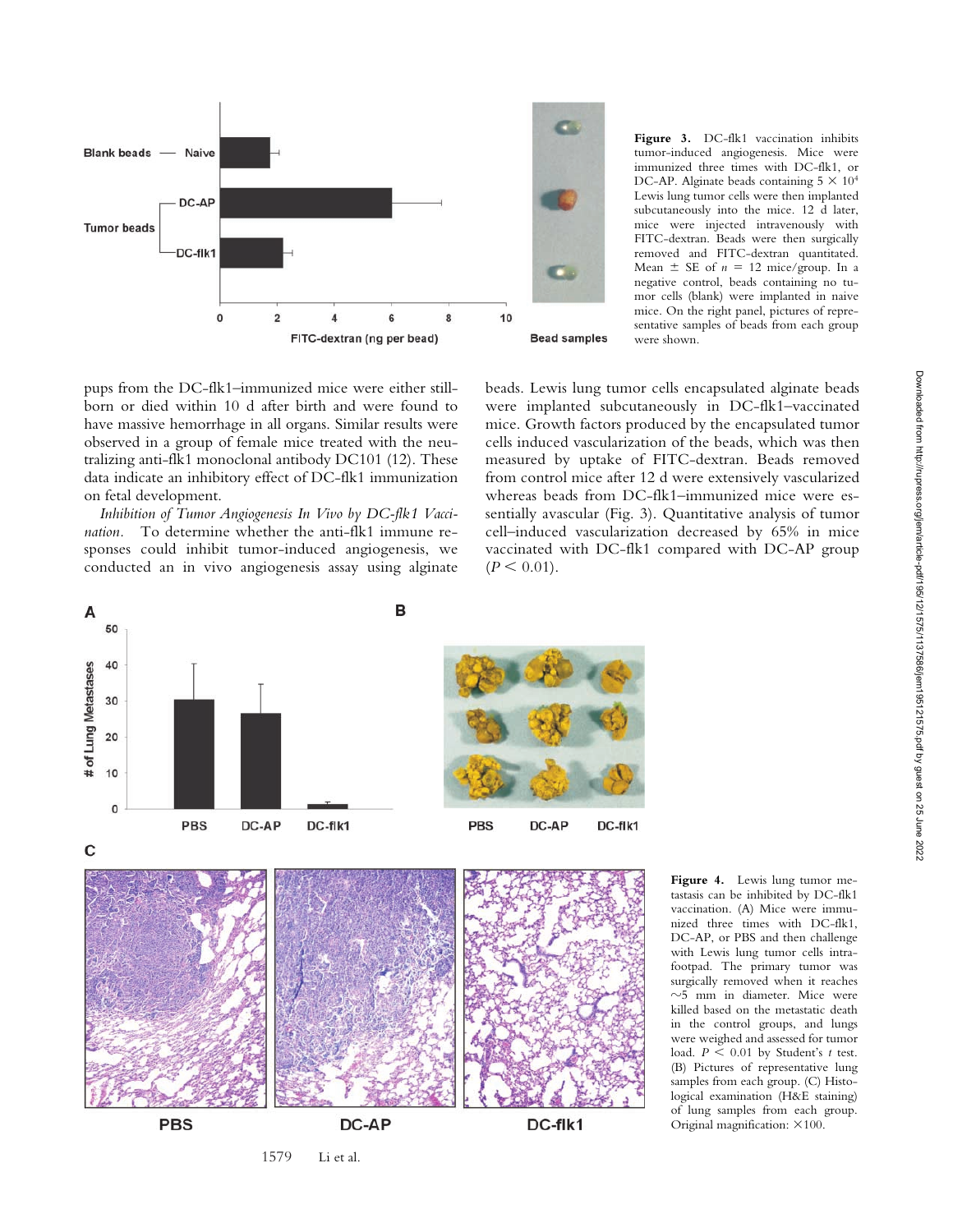

Figure 5. Survival advantage in mice immunized with DC-flk1 after a tumor challenge. Animals  $(n = 10)$  were immunized with DC-flk1, DC-AP, or PBS. The experiment is similar to that described Fig. 3 A, except that the animals were not killed but were monitored for survival. The data is expressed as percentage of survival as function of time. Survival for the mice immunized with DC-flk1 was significantly prolonged over the DC-AP and PBS controls.

*DC-flk1 Vaccination Inhibits Lewis Lung Pulmonary Metastasis.* To determine whether active immunization against flk1 could inhibit tumor metastasis, we tested immunized mice in a metastasis model of Lewis lung carcinoma. Mice immunized with flk1-AP–pulsed DCs developed significantly reduced numbers of metastases in the lungs ( $P \leq 0.01$ ) compared with mice immunized with either AP-pulsed DCs or PBS (Fig. 4, A and B). Most significantly, 6 of 10 mice were found to be tumor-free in the DC-flk1–immunized group, whereas all mice in the two control groups developed extensive pulmonary metastases. Macroscopic observations were further confirmed by microscopic examination of lung samples showing significant reduction or complete absence of tumor cells in the lungs of DC-flk1–immunized mice, whereas extensive tumor infiltration was found in lungs of control groups (Fig. 4 C). In addition to examination of tumor metastasis in immunized mice, a similar experiment was conducted to evaluate the effect of flk1 immunization on survival. As shown in Fig. 5, while all mice had died of tumor by day 63 in both control groups, 40% mice in the DC-flk1 group survived over 200 d. The other 60% of DC-flk1 group died almost as quickly as the control mice, suggesting that it was "all or none" protection.

*DC-flk1 Vaccination Inhibits Metastasis Induced by B16 Melanoma.* DC-flk1 immunization was also tested in a B16 melanoma model. After three immunizations with flk1-AP–pulsed DCs at days 0, 10, and 20, mice were challenged with an intravenous injection of B16 tumor cells. As shown in Fig. 6, DC-flk1 immunization significantly inhibited the formation of lung metastases compared with PBS or DC-AP control groups  $(P \le 0.01)$ . Interestingly,



**Figure 6.** Inhibition of B16 tumor metastasis by DC-flk1 vaccination. (A) Mice were immunized with DC-flk1, DC-AP, or PBS, before challenged with intravenous injection of B16 tumor cells. Mice were killed 30 d after tumor inoculation and the lungs were assessed for tumor load.  $P \leq 0.01$  by Student's *t* test. (B) Pictures of representative lung samples from each group. (C) Histological esamination of lung samples from each group. Original magnification:  $\times 100$ .

1580 Inhibition of Tumor Angiogenesis and Metastasis by Vaccination Against flk1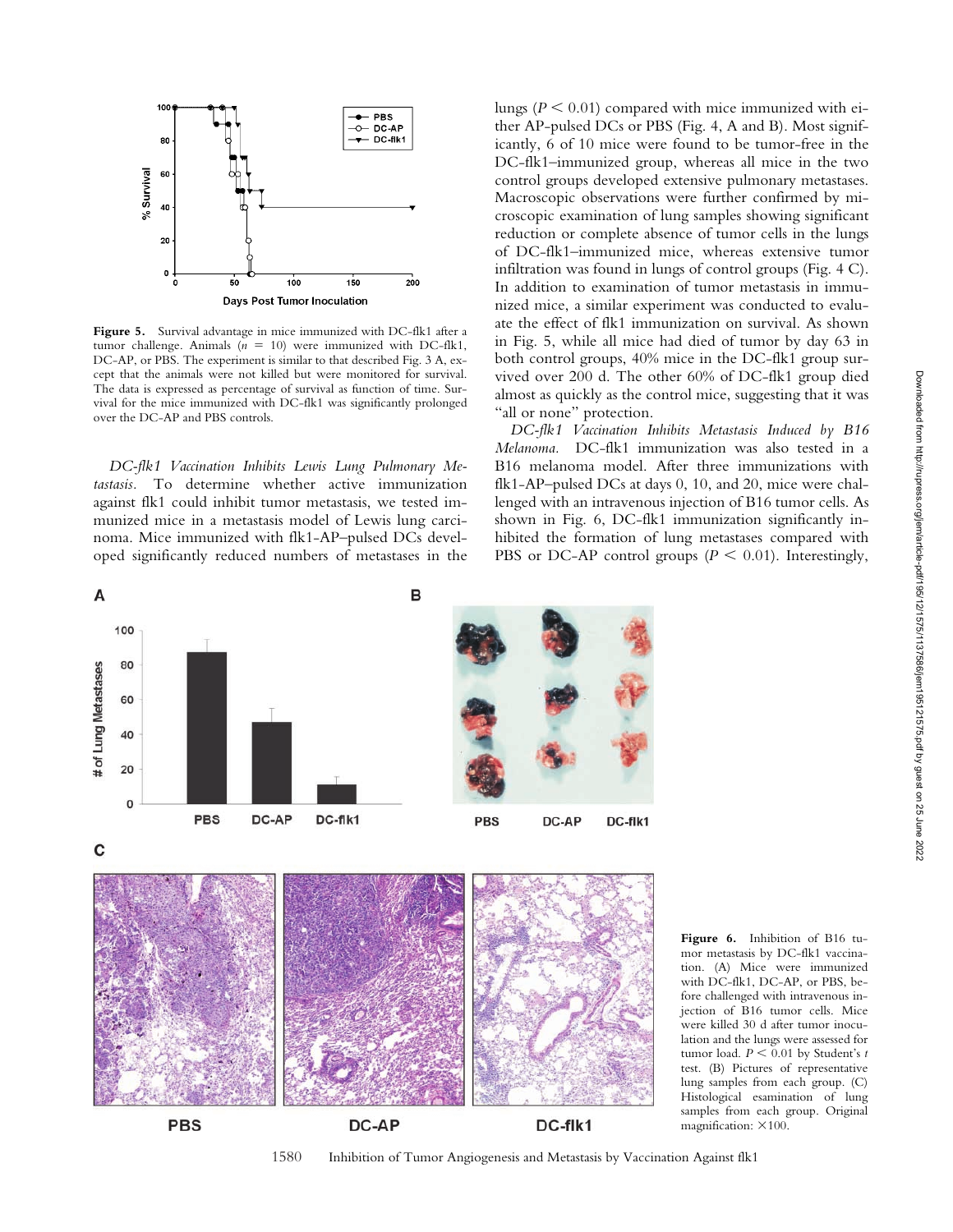

Figure 7. CD8<sup>+</sup> CTL play a major role in antitumor response induced by DC-flk1. Mice were treated with anti-CD4, CD8, or control Abs before they were immunized DC-flk1. In an additional control group, mice were not immunized. Mice were then challenged with Lewis lung tumor intrafootpad. The primary tumor was surgically removed when it reached  $\sim$ 5 mm in diameter. Mice were killed based on the metastatic death in the control groups.  $P \leq 0.01$  by Student's *t* test.

DC-AP group also showed a certain level of metastatic inhibition compared with PBS group.

*CD8*- *T Cells Play a Critical Role in Antitumor Response Induced by DC-flk1 Vaccination.* To determine which T cell population (i.e., CD4, CD8, or both) was responsible for the antitumor activities, we conducted an in vivo T cell

depletion assay in mice vaccinated with flk1-AP-pulsed DCs in the Lewis lung metastatic model (23). Mice were treated with either anti-CD4, anti-CD8, or control Ab before vaccinations with DC-flk1 and again 2 wk later. Depletion of respective T cell population was confirmed by FACS® analysis of splenocytes of one mouse from each group. The antitumor effect of vaccination against flk1 was abrogated in CD8-depleted but not in CD4-depleted mice (Fig. 7). These results suggest that the CD8 population is mainly responsible for the T cell–mediated anti-flk1 immune response.

*Wound Healing Is Not Affected by DC-flk1 Vaccination.* As described above, breeding experiments indicated an effect of DC-flk1 immunization on prenatal development. To further examine whether active immunization against flk1 has an effect on normal physiological angiogenesis, we analyzed wound healing in immunized mice using an excisional cutaneous wound model. Full-thickness wounds were created on the dorsum of control or DCflk1–immunized mice 10 d after three immunizations on days 0, 10, and 20. Wound areas were measured twice weekly until they were completely healed. No significant difference in wound healing was observed between DCflk1–immunized and control mice (Fig. 8 A). Microscopic examination of wound tissues revealed no difference in wound epithelialization, vascularity or collagen deposition (Fig. 8 B).



**Figure 8.** Cutaneous wound healing is not affected by DC-flk1 vaccination. A fullthickness excisional wound was created in DC-flk1 and untreated mice. Wound areas were measured twice weekly until wounds were completely healed (A). Wound scar tissues at day 15 from both groups were analyzed by histology (B). Top: hematoxylin and eosin staining; bottom: trichrome staining for collagen. Original magnification:  $\times 100$ . No difference was found between these tissues.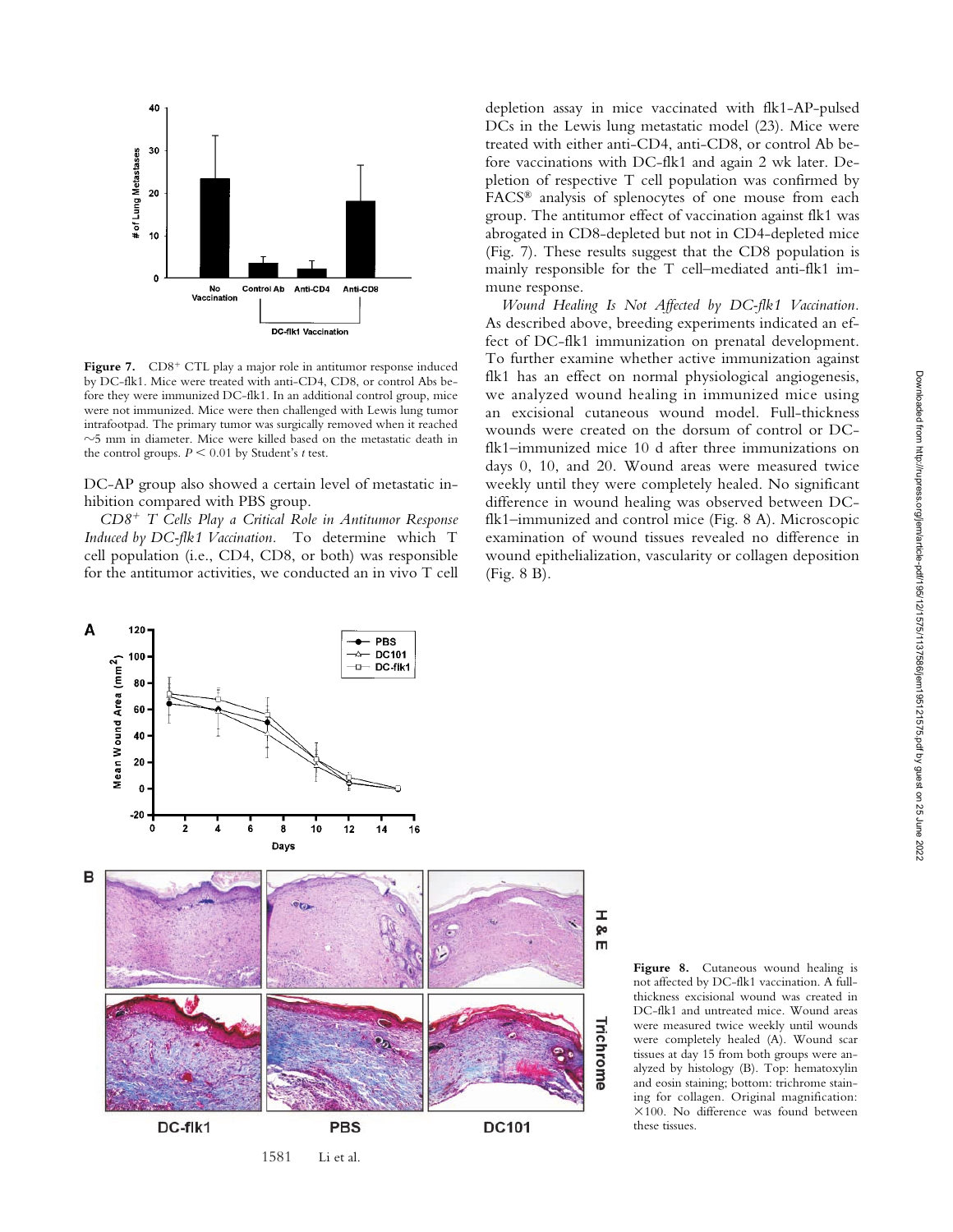By using DCs to break tolerance to self-antigen, we demonstrate that active immunization against the VEGF receptor flk1 can inhibit tumor angiogenesis and metastasis in mice. We chose flk1 as the molecular target for these studies because of its recognized importance in angiogenesis and tumor growth. These results provide strong proof of concept that an active immunization approach against an angiogenic target can be effectively used for tumor therapy. Our data are consistent with those of other studies that have used antagonists of the VEGF pathway to inhibit tumor-associated angiogenesis (10–14). Recently, Wei et al. reported that cross-immunization with xenogeneic endothelial cells was effective in inducing an endothelial cell– specific immunity and protecting mice from tumor challenge. In their study, peptides within  $\alpha v$  integrin and EGFR-2 were identified as the possible antigen epitopes (26). Plum et al. showed that administration of a liposomal FGF-2 peptide vaccine led to abrogation of FGF-mediated angiogenesis and tumor development in mouse models (27). These studies suggest that angiogenesis-directed immunotherapy approach may potentially extend to other angiogenic targets such as VEGF, the Tie2 receptor (28), angiopoietin-1 (29, 30),  $\alpha \nu \beta$ 3 (31), and VE-cadherin (32).

We detected a strong CTL response after DC-flk1 immunization. It is likely that flk1-specific CTLs exert antitumor effect by destroying endothelial cells in the neovasculture surrounding tumor nodules. Notably, flk1-specific neutralizing antibody was also present in the sera of immunized mice. The antibody effectively blocked the binding of VEGF to native flk1 at the surface of endothelial cells. Blockade of the VEGF-flk1 pathway could play an important role in the suppression of angiogenesis observed in DC-flk1–immunized mice. In the in vivo T cell depletion experiment, depletion of CD8<sup>+</sup> T cells abrogated the antitumor effect in the Lewis lung metastasis model whereas CD4- T cell depletion had a marginal effect. This result suggested a dominant role of CD8<sup>+</sup> CTLs in the antitumor activity while the role of flk-1 neutralizing antibody could not be excluded. This finding is consistent with the notion that antitumor immunity depends on CD8<sup>+</sup> T cells in many experimental tumor models (33). Given that an antiflk1 neutralizing antibody response occurred in DC-flk1– immunized mice, however, we were surprised that CD4- T cell depletion did not affect the antitumor activity. One possible explanation for this observation is that the antibody induced by DC-flk1 immunization recognized a flk1 epitope that is CD4 independent. In the study by Wei et al., CD4<sup>+</sup> T cells and antibody were reported to be important in the antitumor activity induced by xenogenic endothelial cell vaccine (26). Plum et al. found that an anti-FGF-2 antibody was induced after immunization with liposomal FGF-2 peptide vaccine (27). The importance of CD8<sup>+</sup> versus CD4<sup>+</sup> T cell immunity in these studies may have been determined by the use of different target antigens, adjuvants, and routes of immunization.

lower levels compared with that in tumor vasculature and is important in fetal development (9, 34–37) and in physiological angiogenesis such as wound healing (34, 38, 39). One important observation in our studies was the adverse effect of DC-flk1 immunization on mouse pregnancy. This finding is consistent with the role of angiogenesis in multiple aspects of female reproductive function and fetal development. In nonpregnant adult mice, however, vaccination did not induce observable toxicity. Wound healing was not affected in the immunized mice. This result is compatible with the report that the angiogenesis inhibitor vasostatin does not impair wound healing at tumor-inhibiting doses (40). The lack of toxicity suggests a different sensitivity of malignant tumor growth than physiologic wound healing to inhibition of angiogenesis. Another possible explanation is that the level of expression of flk1 in quiescent normal vascular endothelium may be too low to be recognized by flk1-specific CTLs.

As an antiangiogenesis therapy, active immunization affords the opportunity to elicit a sustained effect in chronic disease settings. In contrast, antagonist drug therapies must be administered for long periods of time. In our experiments, the anti-flk1 immune response was monitored as long as 20 wk after the last booster immunization and was found to gradually diminish after the last immunization but could be restored to a therapeutic level with 1–2 booster immunizations (data not shown). Thus, the immune response against an angiogenesis-related target (and any effects associated with the immune response) may be short lived but could be recalled by repeated immunizations. In the context of immunotherapy, this approach benefits from the advantages of targeting an antigen expressed on nontransformed cells, i.e., endothelial cells. Endothelial cells do not bear the problems associated with targeting antigens on tumor cells, such as genetic instability, mutations, or loss of antigen expression. Another advantage is that one single antiangiogenesis vaccine may be used against multiple tumor types. This notion is supported by this study and others (26, 27). In conclusion, angiogenesis-targeted immunotherapy offers the potential for a new approach to treatment of cancer and other angiogenesis-related diseases.

We thank Drs. B. Pytowski, P. Kussie, and F. Liao for critical comments, and M.J. Kim and D. Burtrum for technical assistance.

This work was supported in part by Small Business Innovation Research (SBIR) grant CA86648-01 from the National Institutes of Health to Y. Li. An abstract of this paper was first presented on March 3, 2000, at the Keystone Symposium "Experimental and Clinical Regulation of Angiogenesis," in Salt Lake City, UT.

*Submitted: 15 January 2002 Revised: 8 April 2002 Accepted: 29 April 2002*

### **References**

- Flk1 is expressed in normal vascular endothelium albeit in
- 1. Boon, T., and P. van der Bruggen. 1996. Human tumor antigens recognized by T lymphocytes. *J. Exp. Med.* 183:725–729.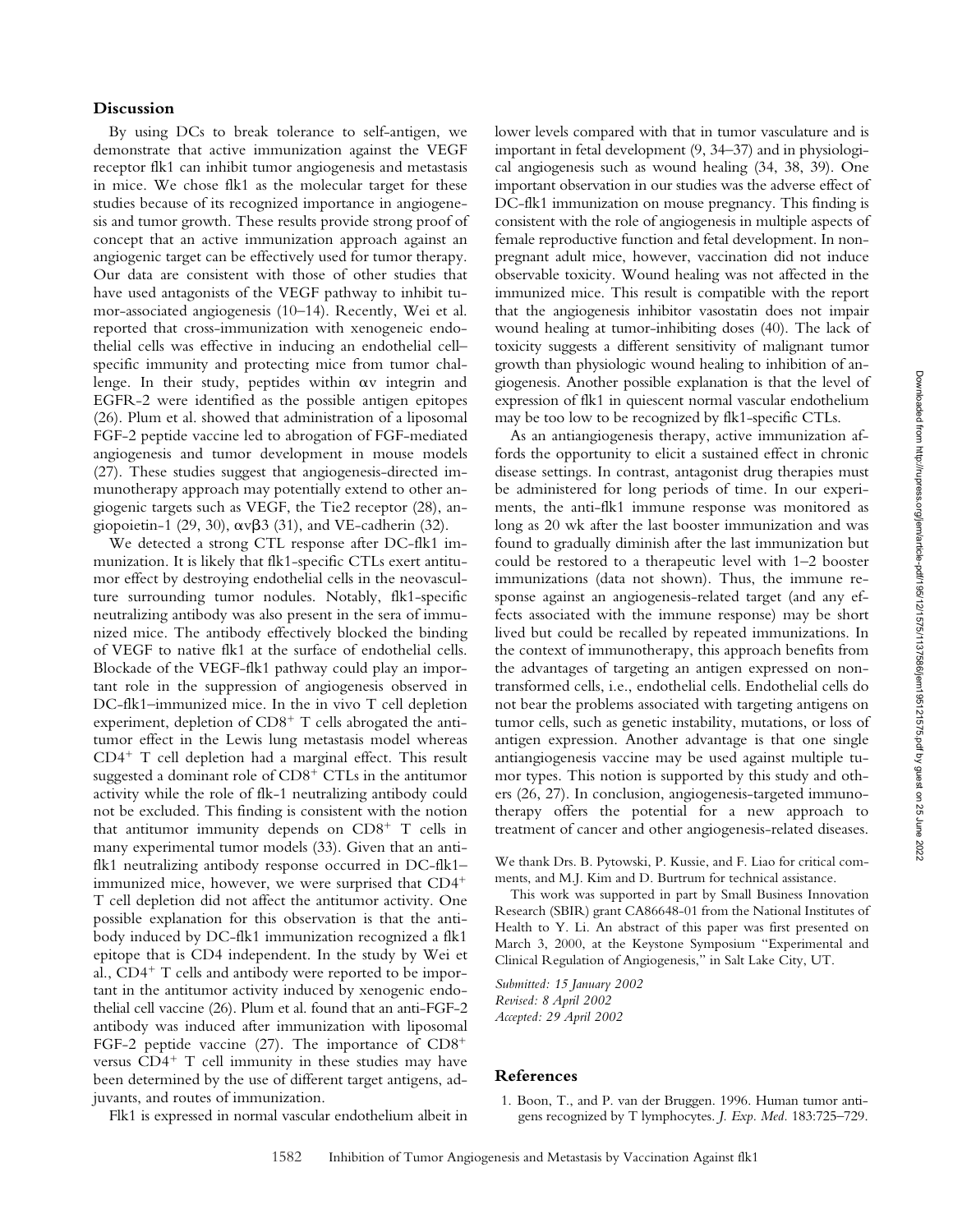- 2. Houghton, A.N. 1994. Cancer antigen: immune recognition of self and altered self. *J. Exp. Med.* 180:1–4.
- 3. Wang, R.F., and S.A. Rosenberg. 1999. Human tumor antigens for cancer vaccine development. *Immunol. Rev.* 170:85– 100.
- 4. Schreiber, H. 1993. Tumor immunology. *In* Fundamental Immunology, Third ed. W.E. Paul, editor. Raven Press, Ltd., New York. 1143–1178.
- 5. Marincola, F.M., E.M. Jaffe, D.J. Hicklin, and S. Ferrone. 2000. Escape of human solid tumors from T-cell recognition: molecular mechanisms and functional significance. *Adv. Immunol.* 74:181–273.
- 6. Plate, K.H., G. Breier, and W. Risau. 1994. Molecular mechanisms of developmental and tumor angiogenesis. *Brain Pathol.* 4:207–218.
- 7. Folkman, J. 1990. What is the evidence that tumors are angiogenesis dependent? *J. Natl. Cancer Inst.* 82:4–6.
- 8. Ferrara, N., K. Carver-Moore, H. Chen, M. Dowd, L. Lu, K.S. O'Shea, L. Powell-Braxton, K.J. Hillan, and M.W. Moore. 1996. Heterozygous embryonic lethality induced by targeted inactivation of the VEGF gene. *Nature.* 380:439– 442.
- 9. Shalaby, F., J. Rossant, T.P. Yamaguchi, M. Gersenstein, X.-F. Wu, M.L. Breitman, and A.C. Schuh. 1995. Failure of blood-island formation and vasculogenesis in Flk-1 deficient mice. *Nature.* 376:62–66.
- 10. Millauer, B., L.K. Shawver, K.H. Plate, W. Risau, and A. Ullrich. 1994. Glioblastoma growth inhibited in vivo by a dominant-negative Flk-1 mutant. *Nature.* 367:576–579.
- 11. Kim, K.J., B. Li, J. Winer, M. Armanini, N. Gillett, H.S. Phillips, and N. Ferrara. 1993. Inhibition of vascular endothelial growth factor-induced angiogenesis suppresses tumour growth in vivo. *Nature.* 362:841–844.
- 12. Prewett, M., J. Hube, Y. Li, A. Santiago, W. O'Connor, K. King, J. Overholser, A. Hooper, B. Pytowski, L. Witte, et al. 1999. Anti-VEGF receptor (Flk-1) monoclonal antibody inhibits tumor angiogenesis and growth of several mouse and human tumors. *Cancer Res.* 59:5209–5218.
- 13. Zhu, Z., P. Rockwell, D. Lu, H. Kotanides, B. Pytowski, D.J. Hicklin, P. Bohlen, and L. Witte. 1998. Inhibition of vascular endothelial growth factor-induced receptor activation with anti-kinase insert domain-containing receptor single-chain antibodies from a phage display library. *Cancer Res.* 58:3209–3214.
- 14. Fong, T.A., L.K. Shawver, L. Sun, C. Tang, H. App, T.J. Powell, Y.H. Kim, R. Schreck, X. Wang, W. Risau, et al. 1999. SU5416 is a potent and selective inhibitor of the vascular endothelial growth factor receptor (Flk-1/KDR) that inhibits tyrosine kinase catalysis, tumor vascularization, and growth of multiple tumor types. *Cancer Res.* 59:99–106.
- 15. Dvorak, H.F., T.M. Soiussat, L.F. Brown, B. Berse, J.A. Nagy, A. Sotrel, E.J. Manseau, L. Van de Water, and D.R. Senger. 1991. Distribution of vascular permeability factor (vascular endothelial growth factor) in tumors: concentration in tumor blood vessels. *J. Exp. Med.* 174:1275–1278.
- 16. Brown, L.F., B. Berse, R.W. Jackman, K. Tognazzi, A.J. Guidi, H.F. Dvorak. D.R. Senger, J.L. Connolly, and S.J. Schnitt. 1995. Expression of vascular permeability factor (vascular endothelial growth factor) and its receptors in breast cancer. *Hum. Pathol.* 26:86–91.
- 17. Schuler, G., and R.M. Steinman. 1997. Dendritic cells as adjuvants for immune-mediated resistance to tumors. *J. Exp. Med.* 186:1183–1187.
- 18. Garlanda, C., C. Parravicini, M. Sironi, M.D. Rossi, R.W. de Calmanovici, F. Carozzi, F. Bussolino, F. Colotta, A. Matovani, and A. Vecchi. 1994. Progressive growth in immunodeficient mice and host cell recruitment by mouse endothelial cells transformed by polyoma middle-sized T antigen: implications for the pathogenesis of opportunistic vascular tumors. *Proc. Natl. Acad. Sci. USA.* 91:7291–7295.
- 19. Sheibani, N., and W.A. Frazier. 1998. Down-regulation of platelet endothelial cell adhesion molecule-1 results in thrombospondin-1 expression and concerted regulation of endothelial cell phenotype. *Mol. Biol. Cell.* 9:701–713.
- 20. Tessler, S., P. Rockwell, D. Hicklin, T. Cohen, B.-Z. Levi, L. Witte, I.R. Lemischka, and G. Neufeld. 1994. Heparin modulates the interaction of VEGF165 with soluble and cell associated flk-1 receptors. *J. Biol. Chem.* 269:12456–12461.
- 21. Inaba, K., M. Inaba, N. Romani, H. Aya, M. Deguchi, S. Ikehara, S. Muramatsu, and R.M. Steinman. 1992. Generation of large numbers of dendritic cells from mouse bone marrow cultures supplemented with granulocyte/macrophage colony-stimulating factor. *J. Exp. Med.* 176:1693–1702.
- 22. Morse, M.A., H.K. Lyerly, and Y. Li. 1999. The role of IL-13 in the generation of dendritic cells in vitro. *J. Immunother.* 22:506–513.
- 23. Li, Y., S.A. Newby, J.V. Johnston, K.E. Hellstrom, and L. Chen. 1995. Protective immunity induced by B7/CD28 costimulated gamma delta T cells to the EL-4 lymphoma in allogenic athymic mice. *J. Immunol.* 155:5705–5710.
- 24. Millauer, B., S. Wizigmann-Voos, H. Schnurch, R. Martinez, N.P. Moller, W. Risau, and A. Ullrich. 1993. High affinity VEGF binding and developmental expression suggest Flk-1 as a major regulator of vasculogenesis and angiogenesis. *Cell.* 72:835–846.
- 25. Hoffmann, J., M. Schirner, A. Menrad, and M.R. Schneider. 1997. A highly sensitive model for quantification of in vivo tumor angiogenesis induced by alginate-encapsulated tumor cells. *Cancer Res.* 57:3847–3851.
- 26. Wei, Y.Q., Q.R. Wang, X. Zhao, L. Yang, L. Tian, Y. Lu, B. Kang, C.J. Lu, M.J. Huang, Y.Y. Lou, et al. 2000. Immunotherapy of tumors with xenogeneic endothelial cells as a vaccine. *Nat. Med.* 6(10):1160–1166.
- 27. Plum, S.M., J.W. Holaday, A. Ruiz, J.W. Madsen, W.E. Fogler, and A.H. Fortier. 2000. Administration of a liposomal FGF-2 peptide vaccine leads to abrogation of FGF-2-mediated angiogenesis and tumor development. *Vaccine.* 19:1294– 1303.
- 28. Lin, P., J.A. Buxton, A. Acheson, C. Radziejewski, P.C. Maisonpierre, G.D. Yancopoulos, K.M. Channon, L.P. Hale, M.W. Dewhirst, S.E. George, and K.G. Peters. 1998. Antiangiogenic gene therapy targeting the endothelium-specific receptor tyrosine kinase Tie2. *Proc. Natl. Acad. Sci. USA.* 95:8829–8834.
- 29. Stratmann, A., W. Riasau, and K.H. Plate. 1998. Cell typespecific expression of angiopoietin-1 and angiopoietin-2 suggests a role in glioblastoma angiogenesis. *Am. J. Pathol.* 153: 1459–1466.
- 30. Hayes, A.J., W.O. Wang, J. Yu, P.C. Maisonpierre, A. Liu, F.G. Kern, M.E. Lippman, S.W. McLeskey, and L.Y. Li. 2000. Expression and function of angiopoietin-1 in breast cancer. *Br. J. Cancer.* 83:1154–1160.
- 31. Eliceiri, B.P., and D.A. Cheresh. 2000. Role of alpha v integrins during angiogenesis. *Cancer J. Sci. Am.* 6(Suppl. 3): S245–S249.
- 32. Liao, F., Y. Li, W. O'Connor, L. Zanetta, R. Bassi, A. Santi-